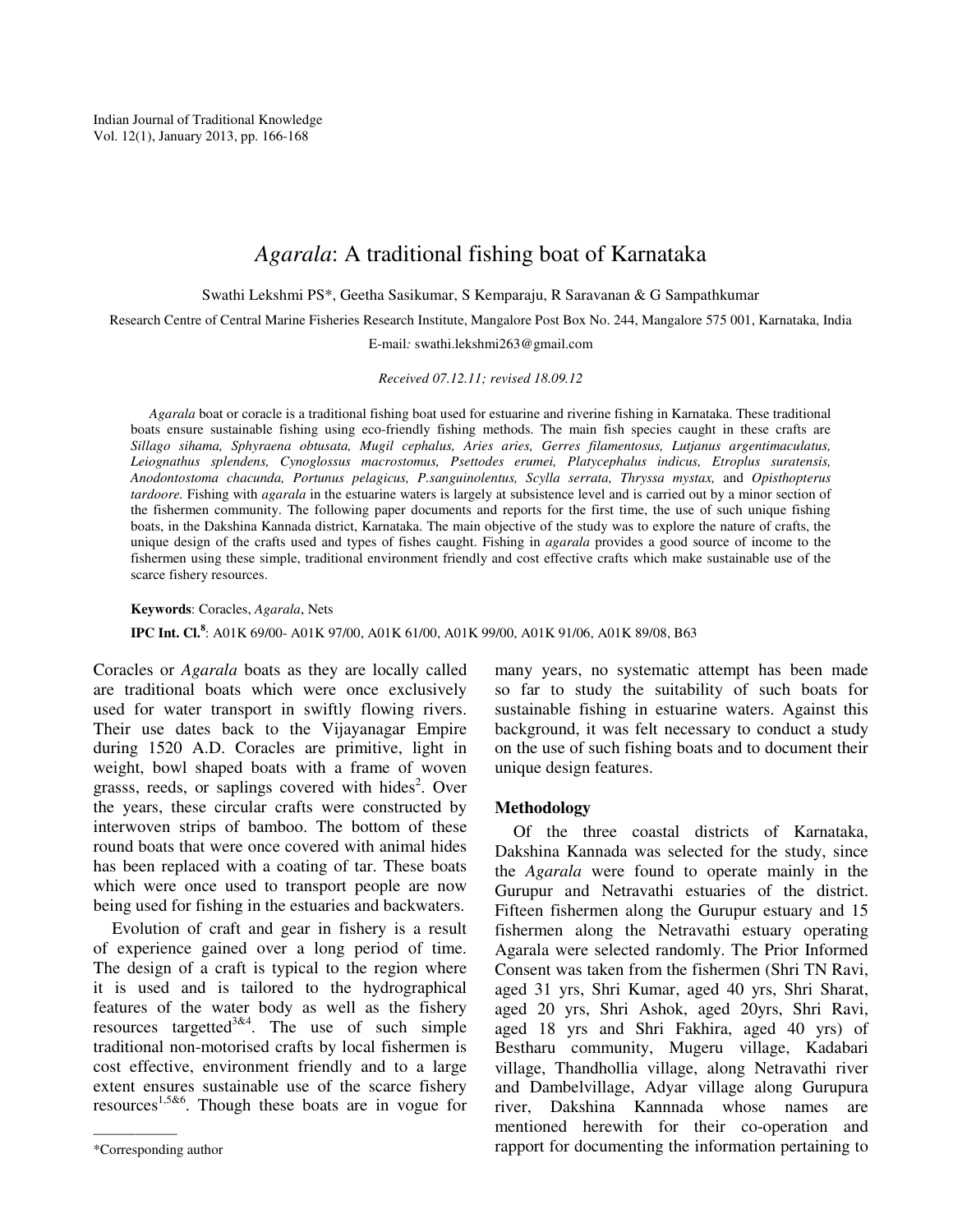*Agarala* boats. The exploratory case study design was used. Farmer Participatory Approach which is a systematic semi-structured approach that uses a combination of methods to assess and understand a community's situation or a particular problem with the participation of the local people was used for documenting the details of the boat and fishing operations undertaken. Besides, focused group discussion which is a research strategy that involves intensive discussion and interviewing of small groups of people on a given issue was also applied. Group interactions of the fishermen who use *Agarala*, was carried out for easy documentation and arriving at meaningful triangulation. Semi-structured interview was administered on the group for the documentation of this ITK.

# **Results and discussion**

The *Agarala* units are operated at Kuloor and Dambel along Gurupur estuary and Kannur, Bolar and Jappinamogaru along Netravathi estuary. Major species caught in the monofilament gill nets operated in coracle boats, are Indian sand whiting, mullets, cat fishes, silver bellies, pearl spot and crabs (Figs 1-7). The traditional fishermen who operate these boats hail from Nidagatta village, Kadur taluk of Chikmagalur district of Karnataka. These fishermen have migrated from Maharashtra 25 yrs ago, and speak *Marathi*

language and are distributed along different regions of Karnataka. Along Dakshina Kannada district they are found to stay in Gurupur and Netravathi river banks in makeshift dwellings made up of tarpaulin tents supported by wooden poles (Fig. 1). During monsoon season, they live in small rented houses along the river banks. During festival occasions such as *Dussehra* and *Ugadi*, they visit their native towns.

The basket shaped *Agarala* unit (Fig. 2) is made of bamboo strips, usually of 6-7 feet diameter **(**Fig. 7**)** bottom of which is covered with thick woven plastic bags (approximately 10 - 12 bags stitched together). The boat is made water proof by applying a thin layer of coal tar on the plastic bags (Fig. 3). Since the bamboo strips (Fig. 4) are not locally available, these fishermen procure ready made boats from Bhadravathi town of Shimoga district where some traditional fishermen from Tamil Nadu fabricate this type of boat. The ready built boats are transported by bus. On reaching the destination, the exterior of the boats are covered with woven plastic bags and coated with tar. The total cost of a boat is close to Rs. 2500. The gear used by these crafts are monofilament gill nets of mesh size 3.5-5.5 cm and each boat has 3-5 sets of nets. Each net panel measures around 12 feet in length and 3.5 feet in depth. The net panels are joined as per the fishing requirement. (Fig. 5) The area of operation of the net is about 1 -2 Km



Figs 1-6—(1) The *Agarala* Fishermen's make shift dwellings; (2)—A view of the *Agarala*; (3) Outside view of *Agarala* which is having a coating of tar; (4) Inside view of *Agarala*, the bottom of which has woven bamboo strips; (5) Monofilament gill nets used in *Agarala* and (6) High value fishes such as Sillago, Barracudas, shrimps and crabs caught in *Agarala*